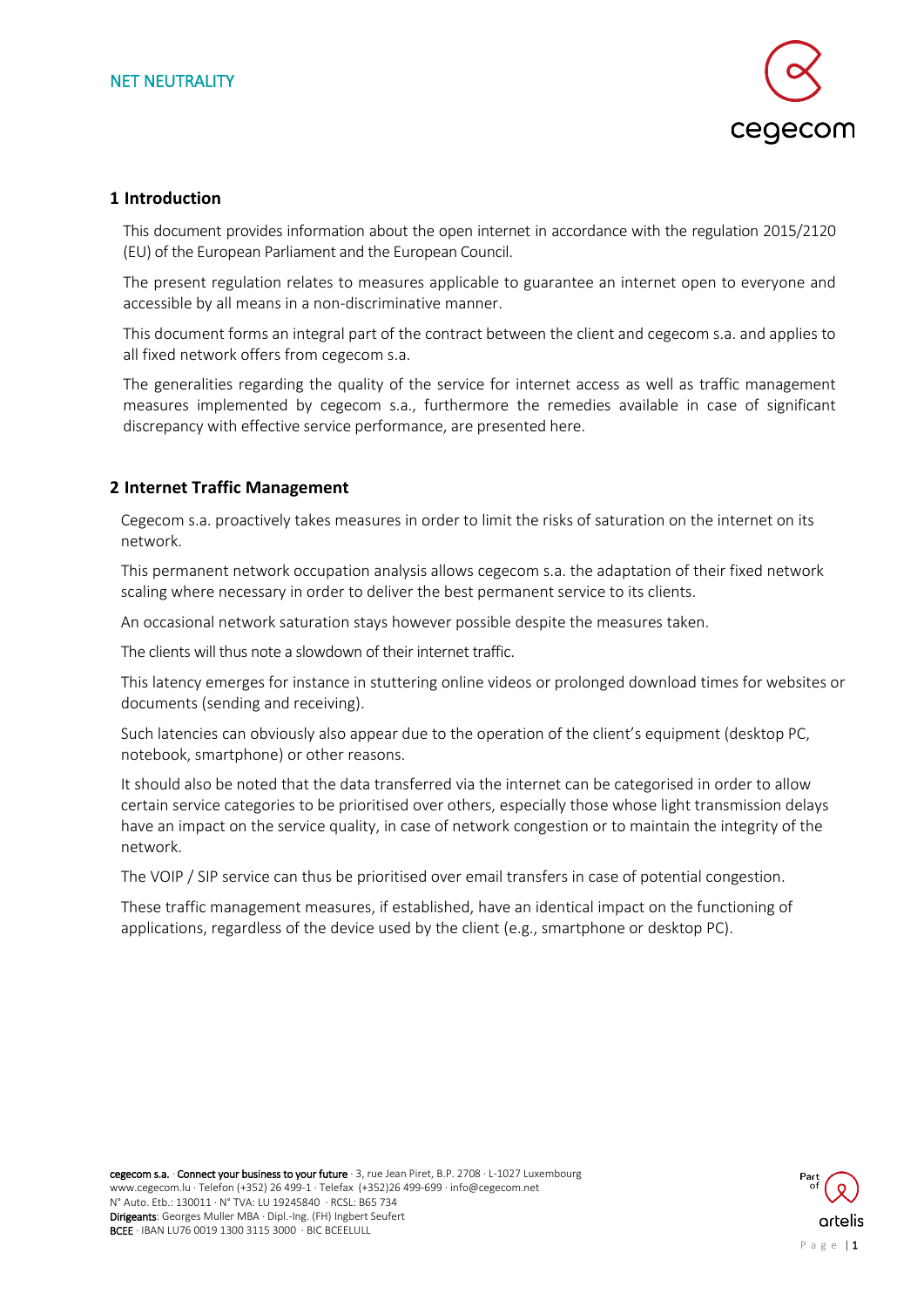

#### **3 Volume, Speed, and Flow Rate for Fixed Internet Access Service**

#### **3.1 Volume**

The volume covered in the services delivered by cegecom s.a. is unlimited.

#### **3.2 Speed and Flow Rate**

Both speed and flow rate depend on several elements such as the device being used.

Notebooks or smartphones should in fact be ready to support the speed rates.

Another important element relates to the copper infrastructure.

Copper operates based on electric pulses to send signals while optical fibres can carry a bright signal over long distances without decreasing the signal strength.

In a copper network, this signal is weakened with an increasing distance between the linking point for the network of cegecom s.a. and the termination point installed in the client's building.

Furthermore, the quality of the internal cable network in the above-mentioned building can heavily influence the flow rate observed by the client.

The announced flow rate can thus not be guaranteed in all circumstances.

The network load during peak hours is another important factor which can influence the observed flow rate in the client's building.

The effective speed you can attain thus depends on the following technical factors:

- The distance between the connection point and the client's building
- The underlying DSL / FTTH technology
- The internet service ordered
- The network load during peak hours
- The quality of the internal cable network
- The processor power of your device
- The simultaneous use of your bandwidth by multiple devices

The theoretic announced maximum speed can only be reached if all the above-mentioned factors are optimised.

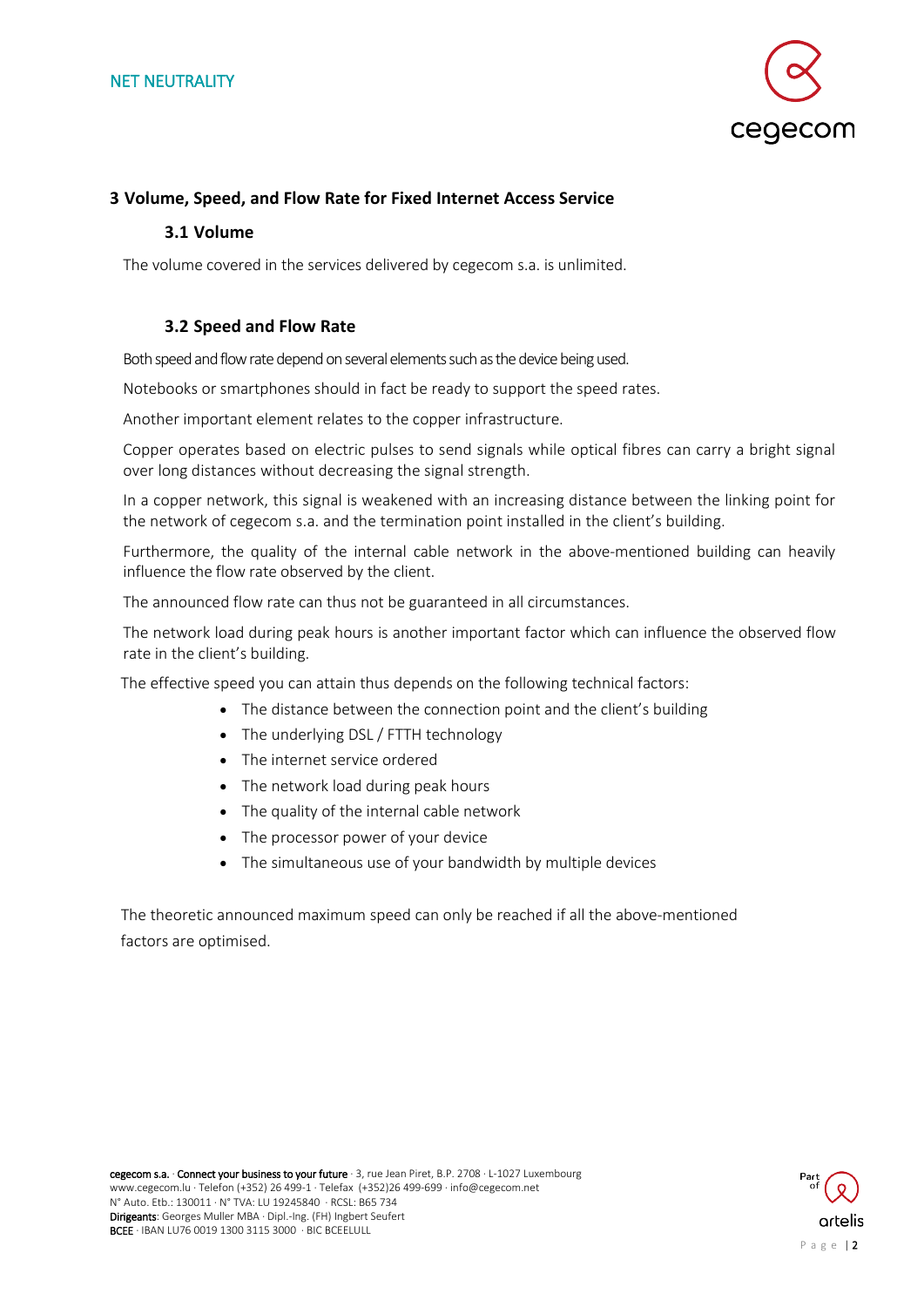

#### **3.3 Fixed Internet Offers: Descriptive Table**

Below are the flow rates following the regulation (EU) of 25 November 2015 (2015/2120) for fixed internet offers by cegecom s.a.:

## **3.3.1 Offers COMPLETE**

| <b>Commercial Offer</b> | <b>Advertised Flow Rate</b><br>Downstream<br>Upstream |          | <b>Standard Available Flow Rate</b><br><b>Minimum Available Flow Rate</b>                        |
|-------------------------|-------------------------------------------------------|----------|--------------------------------------------------------------------------------------------------|
| <b>COMPLETE XS</b>      | 20 Mbps                                               | 768 Kbps | During peak hours: 30 % of maximum flow rate<br>During off-peak hours: 70 % of maximum flow rate |
| <b>COMPLETE S</b>       | 30 Mbps                                               | 10 Mbps  |                                                                                                  |
| <b>COMPLETE M</b>       | 100 Mbps                                              | 50 Mbps  | During peak hours: 70 % of maximum flow rate                                                     |
| <b>COMPLETE L</b>       | 500 Mbps                                              | 250 Mbps | During off-peak hours: 90 % of maximum flow rate                                                 |
| <b>COMPLETE XL</b>      | 1 Gbps                                                | 500 Mbps |                                                                                                  |

## **3.3.2 Offers ONLINE BUSINESS**

| <b>Commercial Offer</b>   | <b>Advertised Flow Rate</b><br>Downstream<br><b>Upstream</b> |          | <b>Standard Available Flow Rate</b><br><b>Minimum Available Flow Rate</b>                        |
|---------------------------|--------------------------------------------------------------|----------|--------------------------------------------------------------------------------------------------|
| <b>ONLINE BUSINESS XS</b> | 20 Mbps                                                      | 768 Kbps | During peak hours: 30 % of maximum flow rate<br>During off-peak hours: 70 % of maximum flow rate |
| <b>ONLINE BUSINESS S</b>  | 30 Mbps                                                      | 10 Mbps  |                                                                                                  |
| <b>ONLINE BUSINESS M</b>  | 100 Mbps                                                     | 50 Mbps  | During peak hours: 70 % of maximum flow rate                                                     |
| <b>ONLINE BUSINESS L</b>  | 500 Mbps                                                     | 250 Mbps | During off-peak hours: 90 % of maximum flow rate                                                 |
| <b>ONLINE BUSINESS XL</b> | 1 Gbps                                                       | 500 Mbps |                                                                                                  |

# **3.3.3 Offers ONLINE CORPORATE**

| <b>Commercial Offer</b> | <b>Advertised Flow Rate</b><br>Downstream<br><b>Upstream</b> | <b>Standard Available Flow Rate</b><br><b>Minimum Available Flow Rate</b>                        |
|-------------------------|--------------------------------------------------------------|--------------------------------------------------------------------------------------------------|
| ONLINE CORPORATE        | See Contract                                                 | During peak hours: 70 % of maximum flow rate<br>During off-peak hours: 90 % of maximum flow rate |

Peak hours: from 20.00 to 22.00